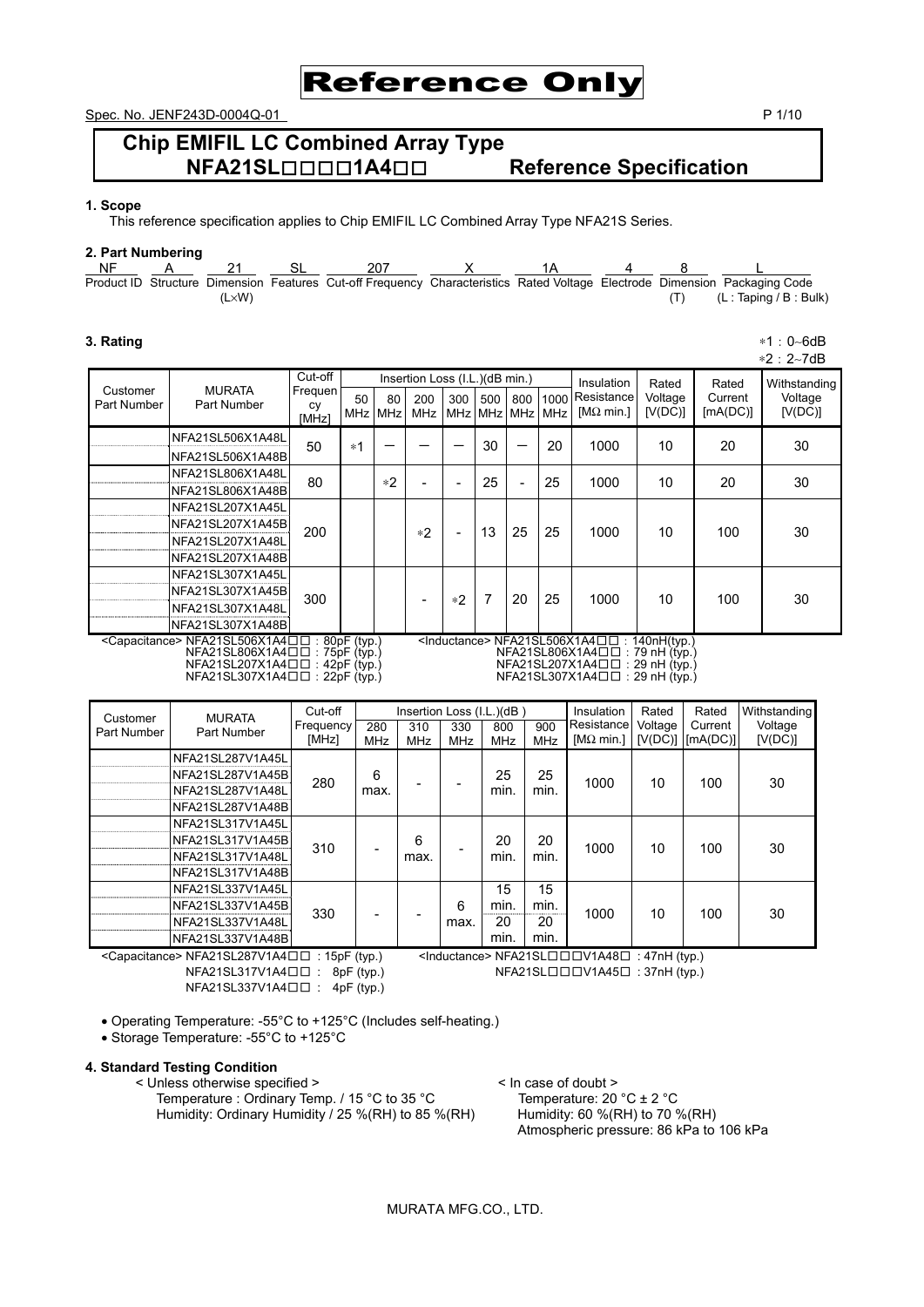

## Spec. No. JENF243D-0004Q-01 P 2/10

#### **5. Style and Dimensions**



|                                            | T(mm)         |
|--------------------------------------------|---------------|
| $NFA21SL$ $\Box$ $\Box$ $\Box$ 1A45 $\Box$ | $0.5 \pm 0.1$ |
| NFA21SLロロロロ1A48ロ                           | 0.85+0.1      |

NFA21SL□□□1A45□:0.007g NFA21SL□□□1A48□: 0.012g

(Bottom View)

0.5±0.05



■ Equivalent Circuits <br>■ Unit Mass(Typical value)



■ Insertion Loss Characteristics: 50 Ω System (Typ.)



MURATA MFG.CO., LTD.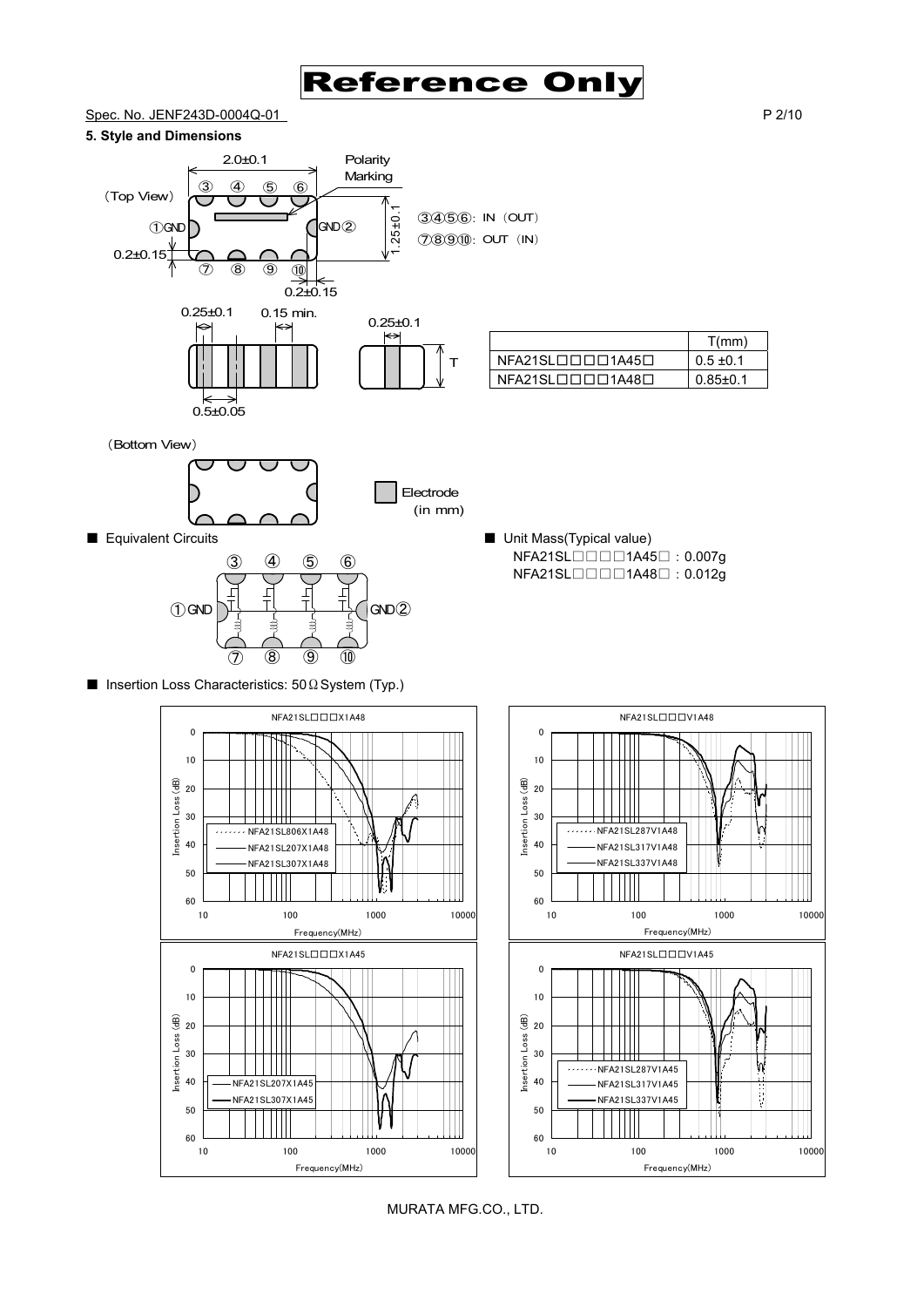

## Spec. No. JENF243D-0004Q-01 P 3/10



## **6. Marking**

Polarity Marking on capacitor side

## **7. Electrical Performance**

| No. | Item                            | Specification                  | <b>Test Method</b>                                                                                                                                                                                                                                                                              |
|-----|---------------------------------|--------------------------------|-------------------------------------------------------------------------------------------------------------------------------------------------------------------------------------------------------------------------------------------------------------------------------------------------|
| 7.1 | <b>Insertion Loss</b><br>(I.L.) | Meet item 3.                   | $50\Omega$<br>$50\Omega$<br>10dB<br>Specimen<br>10dB<br>Attenuator<br>Attenuator<br>Е<br>>50 <sub>Ω</sub><br>$50\Omega$<br>'SG<br>*Method of measurement based on MIL-STD-220<br>Insertion Loss = 20 log ( $E_0$ / $E_1$ )<br>$E_0$ : Level without FILTER (short)<br>$E_1$ : Level with FILTER |
| 7.2 | Insulation<br>Resistance(I.R.)  |                                | · Voltage: Rated Voltage<br>⋅ Time : 1 minutes                                                                                                                                                                                                                                                  |
| 7.3 | Withstanding<br>Voltage         | Products shall not be damaged. | · Test Voltage: 30V(DC)<br>$\cdot$ Time : 1 to 5 s<br>Charge Current: 50 mA max.                                                                                                                                                                                                                |

## **8. Mechanical Performance**

| No. | ltem                                        | Specification                                                                                                                | Test Method                                                                                                                                                                                                                                           |
|-----|---------------------------------------------|------------------------------------------------------------------------------------------------------------------------------|-------------------------------------------------------------------------------------------------------------------------------------------------------------------------------------------------------------------------------------------------------|
| 8.1 | Appearance and<br><b>Dimensions</b>         | Meet item 5.                                                                                                                 | Visual Inspection and measured with Micrometer<br>caliper and Microscope.                                                                                                                                                                             |
| 8.2 | Solderability                               | Electrodes shall be at least 90%<br>covered with new solder coating.                                                         | · Flux: Ethanol solution of rosin, 25(wt)%<br>$\cdot$ Pre-heat : 150 $^{\circ}$ C, 60 s<br>· Solder: Sn-3.0Aq-0.5Cu<br>Solder Temperature : $245 \pm 3^{\circ}$ C<br>$\cdot$ Immersion Time : 3 $\pm$ 1 s<br>Immersion and emersion rates: 25mm / s   |
| 8.3 | Resistance to<br>soldering heat             | Meet Table 1.<br>Table 1<br>No damaged<br>Appearance<br><b>Insertion Loss</b><br>Meet item 3<br><b>Insulation Resistance</b> | . Flux: Ethanol solution of rosin, 25(wt)%<br>$\cdot$ Pre-heat : 150 $^{\circ}$ C, 60 s<br>Solder: Sn-3.0Aq-0.5Cu<br>$\cdot$ Solder Temperature : 270 $\pm$ 5°C<br>$\cdot$ Immersion Time : 10 $\pm$ 1 s<br>· Immersion and emersion rates : 25mm / s |
| 8.4 | Resistance to<br>soldering heat<br>(Reflow) | Meet Table 1.                                                                                                                | $\cdot$ Pre-heat : 150~180°C, 90±30 s<br>· Heating: 230 °C min., 60 s max.<br>· Peak Temperature : 260 °C, 10 s max.<br>$\cdot$ Solder: Sn-3.0Ag-0.5Cu<br>· The number of Times : 2 times                                                             |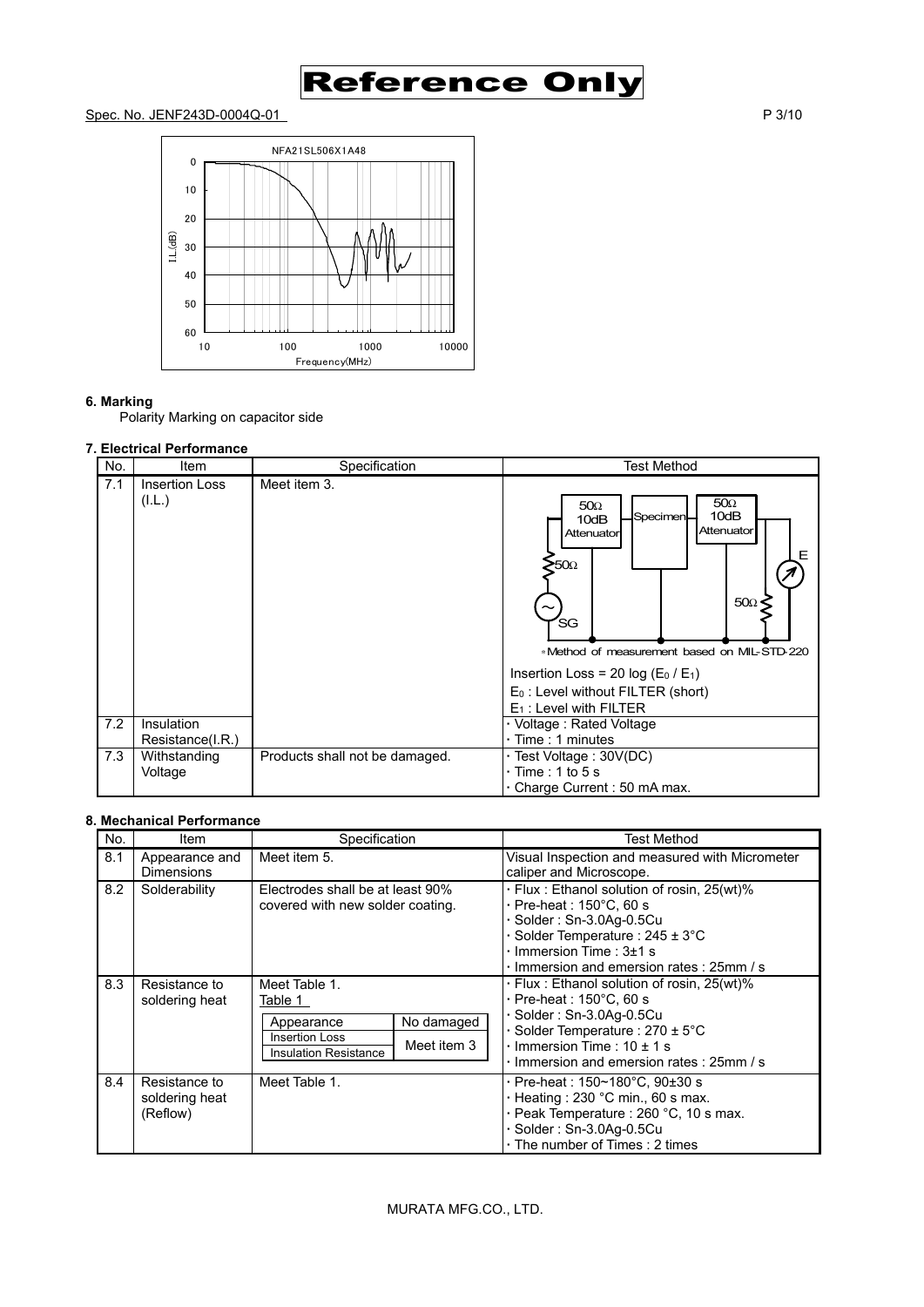

| Spec. No. JENF243D-0004Q-01 | P 4/10 |
|-----------------------------|--------|
|-----------------------------|--------|

| No. | Item                | Specification                                       | <b>Test Method</b>                                                                                                                                                       |
|-----|---------------------|-----------------------------------------------------|--------------------------------------------------------------------------------------------------------------------------------------------------------------------------|
| 8.5 | Drop                | Products shall be no failure after<br>tested.       | It shall be dropped on concrete or steel board.<br>· Method : Free fall<br>$\cdot$ Height : 1m                                                                           |
|     |                     |                                                     | · Attitude from which the product is dropped                                                                                                                             |
|     |                     |                                                     | : 3 directions                                                                                                                                                           |
|     |                     |                                                     | · The Number of Time: 3 times for each direction<br>(Total 9 times)                                                                                                      |
| 8.6 | Bonding<br>Strength | The electrodes shall be no failure after<br>tested. | It shall be soldered on the glass-epoxy substrate.<br>· Applying Force (F): 9.8 N<br>· Applying Time: 30 s                                                               |
|     |                     |                                                     | 0.5                                                                                                                                                                      |
|     |                     |                                                     | 0.25                                                                                                                                                                     |
|     |                     |                                                     | 0.25<br>1.6                                                                                                                                                              |
|     |                     |                                                     | (in mm)                                                                                                                                                                  |
| 8.7 | Vibration           | Meet Table 1.                                       | It shall be soldered on the glass-epoxy substrate.<br>Oscillation Frequency: 10 to 2000 to 10Hz for<br>20 minutes.<br>· Total amplitude 1.5 mm or Acceleration amplitude |
|     |                     |                                                     | 196m/s <sup>2</sup> whichever is smaller.                                                                                                                                |
|     |                     |                                                     | · Time : A period of 2 hours in each of 3 mutually<br>perpendicular directions. (Total 6 hours)                                                                          |
| 8.8 | Bending<br>Strength | Products shall be no failure after<br>tested.       | It shall be soldered on the glass-epoxy substrate<br>$(t = 1.0mm)$ .<br>Deflection: 2.0 mm<br>· Keeping Time: 30 s                                                       |
|     |                     |                                                     | Pressure jig                                                                                                                                                             |
|     |                     |                                                     | I F<br>२२३०<br>Deflection                                                                                                                                                |
|     |                     |                                                     | 45<br>45<br>Product<br>(in mm)                                                                                                                                           |

## **9. Environment Performance**

It shall be soldered on the glass-epoxy substrate.

| No. | Item                   | Specification | <b>Test Method</b>                                                                                                                                                                                                                                  |
|-----|------------------------|---------------|-----------------------------------------------------------------------------------------------------------------------------------------------------------------------------------------------------------------------------------------------------|
| 9.1 | Temperature<br>Cycling | Meet Table 1. | $\cdot$ 1 Cycle<br>1 step : -55 ± $^{0}$ <sub>3</sub> °C / 30 ± $^{3}$ <sub>0</sub> min<br>2 step: Room Temperature / within 3 min<br>3 step : +125 ± $3_0$ °C / 30 ± $3_0$ min<br>4 step: Room Temperature / within 3 min<br>. Total of 100 cycles |
| 9.2 | Humidity               |               | $\cdot$ Temperature : 40 $\pm$ 2 °C<br>$\cdot$ Humidity : 90 to 95% (RH)<br>$\cdot$ Time : 500 $\pm$ <sup>24</sup> <sub>0</sub> hours                                                                                                               |
| 9.3 | Heat Life              |               | $\cdot$ Temperature : 125 ± 2 °C<br>$\cdot$ Test Voltage : Rated Voltage $\times$ 200%<br>. Charge Current: 50 mA max.<br>$\cdot$ Time : 1000 $\pm$ <sup>48</sup> <sub>0</sub> hours                                                                |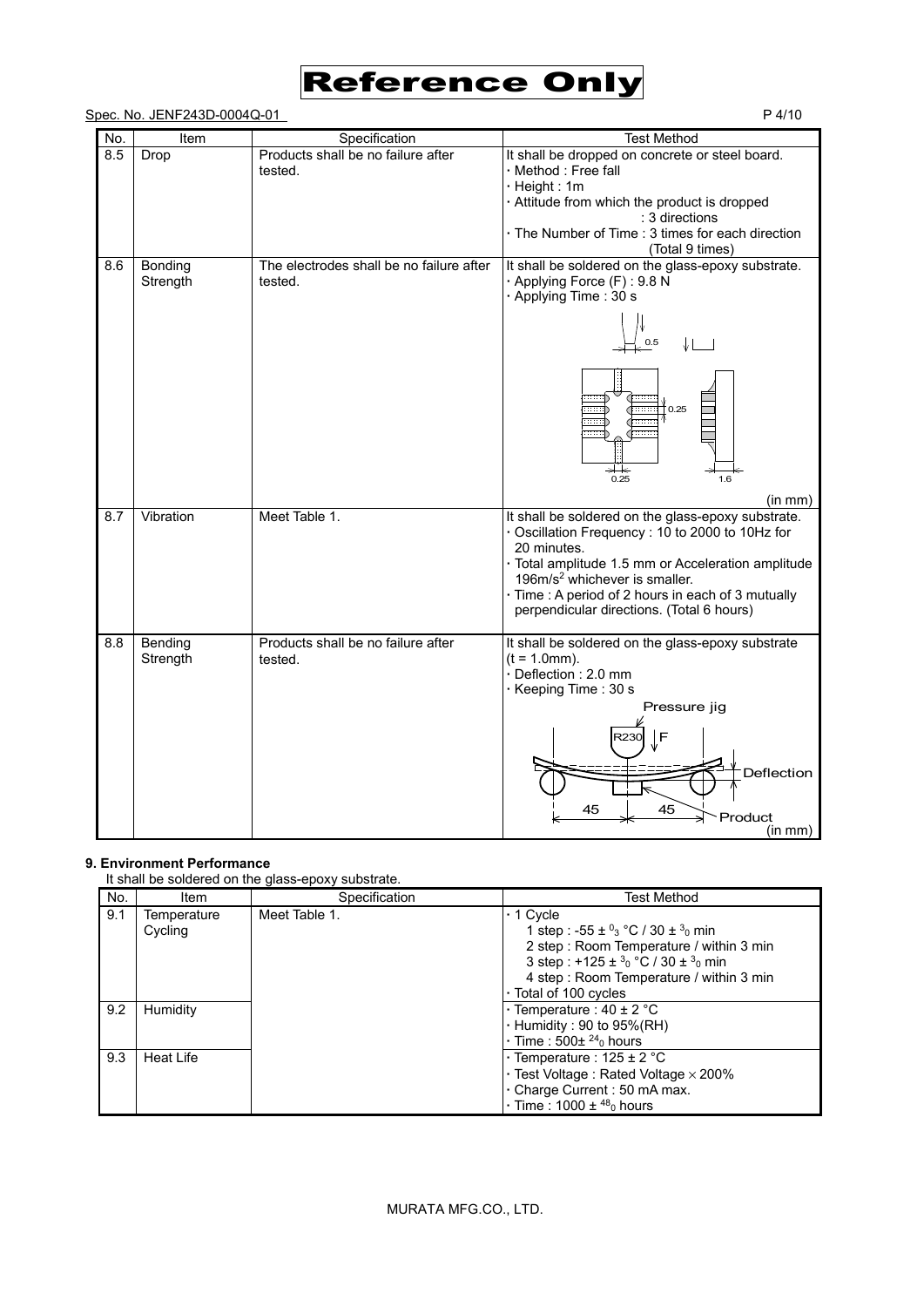

Spec. No. JENF243D-0004Q-01 P 5/10

### **10. Specification of Packaging**

10.1. Appearance and Dimensions (8mm-wide plastic tape)

<NFA21SL□□□□1A45□>



## <NFA21SL□□□□1A48□>



#### 10.2.Specification of Taping

- (1) Packing quantity (standard quantity)
	- 4000 pcs. / reel
- (2) Packing Method
	- Products shall be packaged in the cavity of the plastic tape and sealed with cover tape.
- (3) Sprocket Hole
	- The sprocket holes are to the right as the tape is pulled toward the user.
- (4) Spliced point
	- The cover tape have no spliced point.
- (5) Missing components number

Missing components number within 0.1% of the number per reel or 1 pc., whichever is greater, and are not continuous. The specified quantity per reel is kept.

10.3. Pull Strength of Plastic Tape and Cover Tape

| Plastic tape | 5N min.    |
|--------------|------------|
| Cover tape   | $10N$ min. |

10.4. Peeling off force of cover tape 0.2N to 0.7N (minimum value is typical) Speed of Peeling off : 300 mm / min

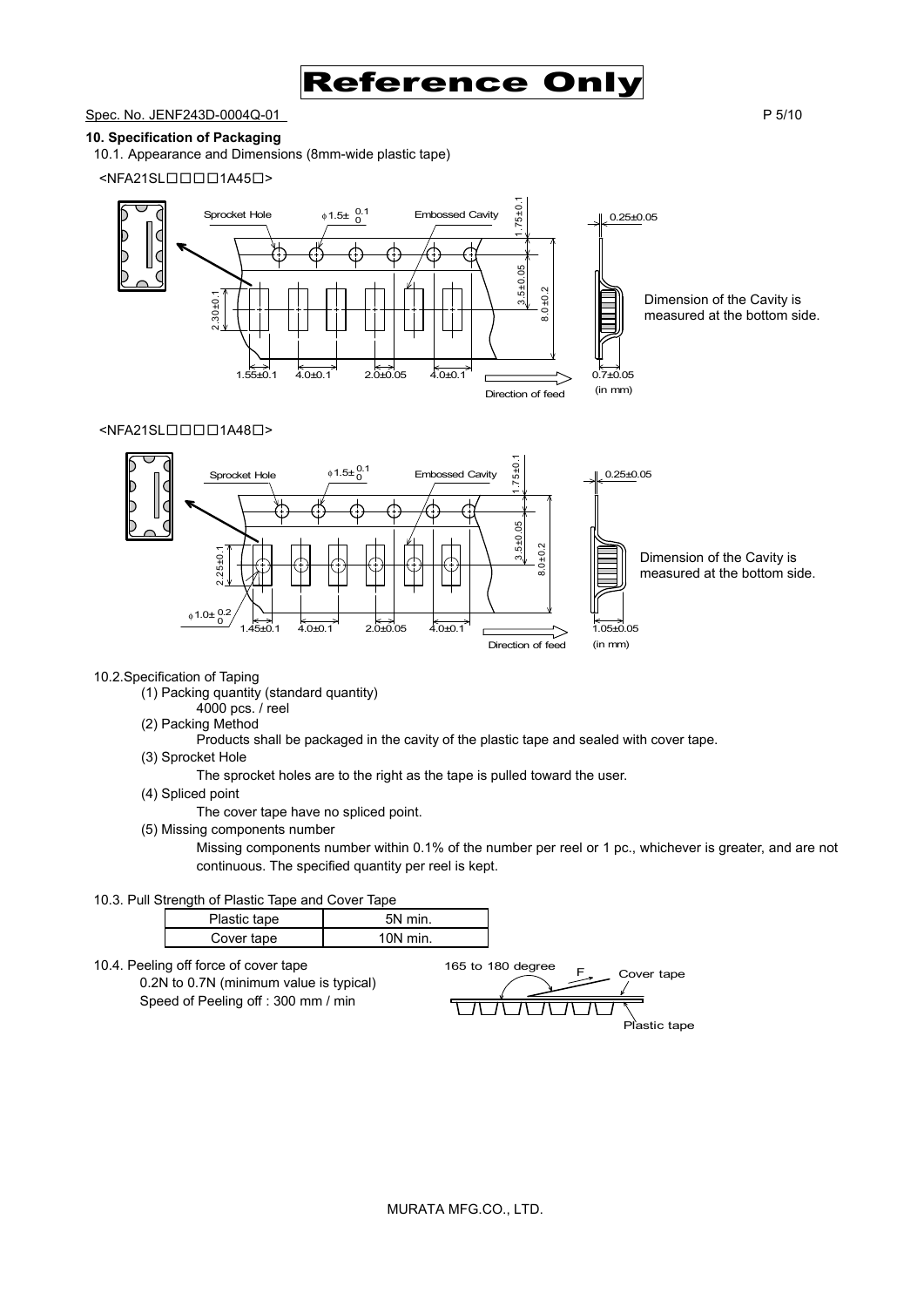

## Spec. No. JENF243D-0004Q-01 P 6/10

### 10.5.Dimensions of Leader-tape, Trailer and Reel

There shall be leader-tape (top tape and empty tape) and trailer-tape (empty tape) as follows.



10.6.Marking for reel

Customer part number , MURATA part number , Inspection number(∗1) , RoHS marking(∗2) , Quantity , etc

| *1) « Expression of Inspection No. » | XXX<br>OOOO<br>(1)<br>(2)<br>(3)                                              |
|--------------------------------------|-------------------------------------------------------------------------------|
| (1) Factory Code                     |                                                                               |
| First digit<br>$(2)$ Date            | : Year / Last digit of year                                                   |
| Second digit                         | : Month / Jan. to Sep. $\rightarrow$ 1 to 9, Oct. to Dec. $\rightarrow$ O,N,D |
| Third, Fourth digit: Day             |                                                                               |
| (3) Serial No.                       |                                                                               |
| *2) « Expression of RoHS marking »   | $ROHS - Y(\Delta)$                                                            |
|                                      | $(1)$ $(2)$                                                                   |

(1) RoHS regulation conformity parts. (2) MURATA classification number

10.7.Marking for Outside package (corrugated paper box)

Customer name , Purchasing Order Number , Customer Part Number , MURATA part number , RoHS marking (∗2) , Quantity , etc

10.8. Specification of Outer Case



|     | <b>Outer Case Dimensions</b><br>(mm) |    | Standard Reel Quantity in Outer Case |
|-----|--------------------------------------|----|--------------------------------------|
| w   |                                      |    | (Reel)                               |
| 186 | 186                                  | 93 |                                      |

∗ Above Outer Case size is typical. It depends on a quantity of an order.

#### **11. Standard Land Dimensions**

The chip EMI filter suppresses noise by conducting the high-frequency noise element to ground. Therefore, to get enough noise reduction, feed through holes which is connected to ground-plane should be arranged according to the figure to reinforce the ground-pattern.



MURATA MFG.CO., LTD.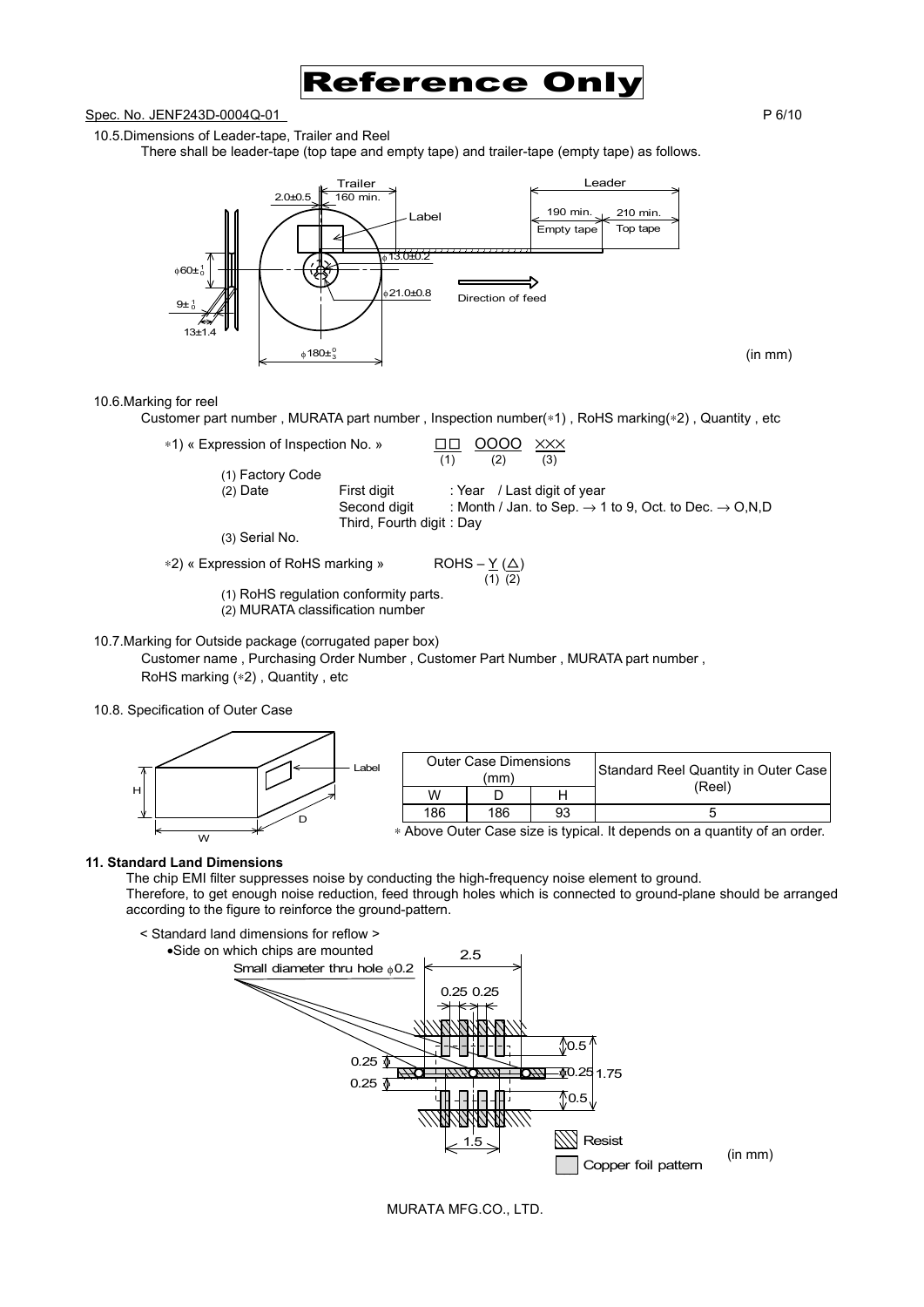

#### Spec. No. JENF243D-0004Q-01 P 7/10

## 12.  $\overline{?}\setminus$  Caution

Limitation of Applications

Please contact us before using our products for the applications listed below which require especially high reliability for the prevention of defects which might directly cause damage to the third party's life, body or property.

- (1) Aircraft equipment (2) Aerospace equipment (3) Undersea equipment (4) Power plant control equipment
- (5) Medical equipment (6) Transportation equipment(automobiles, trains, ships, etc.) (7) Traffic signal equipment
- (8) Disaster prevention / crime prevention equipment (9) Data-processing equipment
- (10) Applications of similar complexity or with reliability requirements comparable to the applications listed in the above

#### **13. Notice**

Products can only be soldered with reflow.

This product is designed for solder mounting.

Please consult us in advance for applying other mounting method such as conductive adhesive.

#### 13.1. Mounting direction of a product

In the case of mounting, Polarity Marking should surely serve as the upper surface.

When mounted upside down, since the Polarity Marking is formed with the conductor, it has a possibility that the shortcircuit between terminals may occur.

#### 13.2.Flux and Solder

| Flux   | Use rosin-based flux, Do not use highly acidic flux (with chlorine content exceeding 0.2(wt)%).<br>Do not use water soluble flux. |
|--------|-----------------------------------------------------------------------------------------------------------------------------------|
| Solder | Use Sn-3.0Ag-0.5Cu solder                                                                                                         |

Other flux (except above) Please contact us for details, then use.

#### 13.3.Note for Assembling

< Thermal Shock >

Pre-heating should be in such a way that the temperature difference between solder and products surface is limited to 100°C max. Also cooling into solvent after soldering should be in such a way that the temperature difference is limited to 100°C max.

#### 13.4.Attention Regarding P.C.B. Bending

The following shall be considered when designing P.C.B.'s and laying out products.

(1) P.C.B. shall be designed so that products are not subject to the mechanical stress for board warpage.

[Products direction]



Products shall be located in the sideways direction (Length:a< b) to the mechanical stress.

(2)Components location on P.C.B. separation.

It is effective to implement the following measures, to reduce stress in separating the board.

It is best to implement all of the following three measures; however, implement as many measures as possible to reduce stress.

| Contents of Measures                                                                       | Stress Level |
|--------------------------------------------------------------------------------------------|--------------|
| (1) Turn the mounting direction of the component parallel to the board separation surface. | $D^*$<br>⋗   |
| (2) Add slits in the board separation part.                                                | A > B        |
| (3) Keep the mounting position of the component away from the board separation surface.    |              |



\*1 A > D is valid when stress is added vertically to the perforation as with Hand Separation.If a Cutting Disc is used, stress will be diagonal to the PCB, therefore A > D is invalid.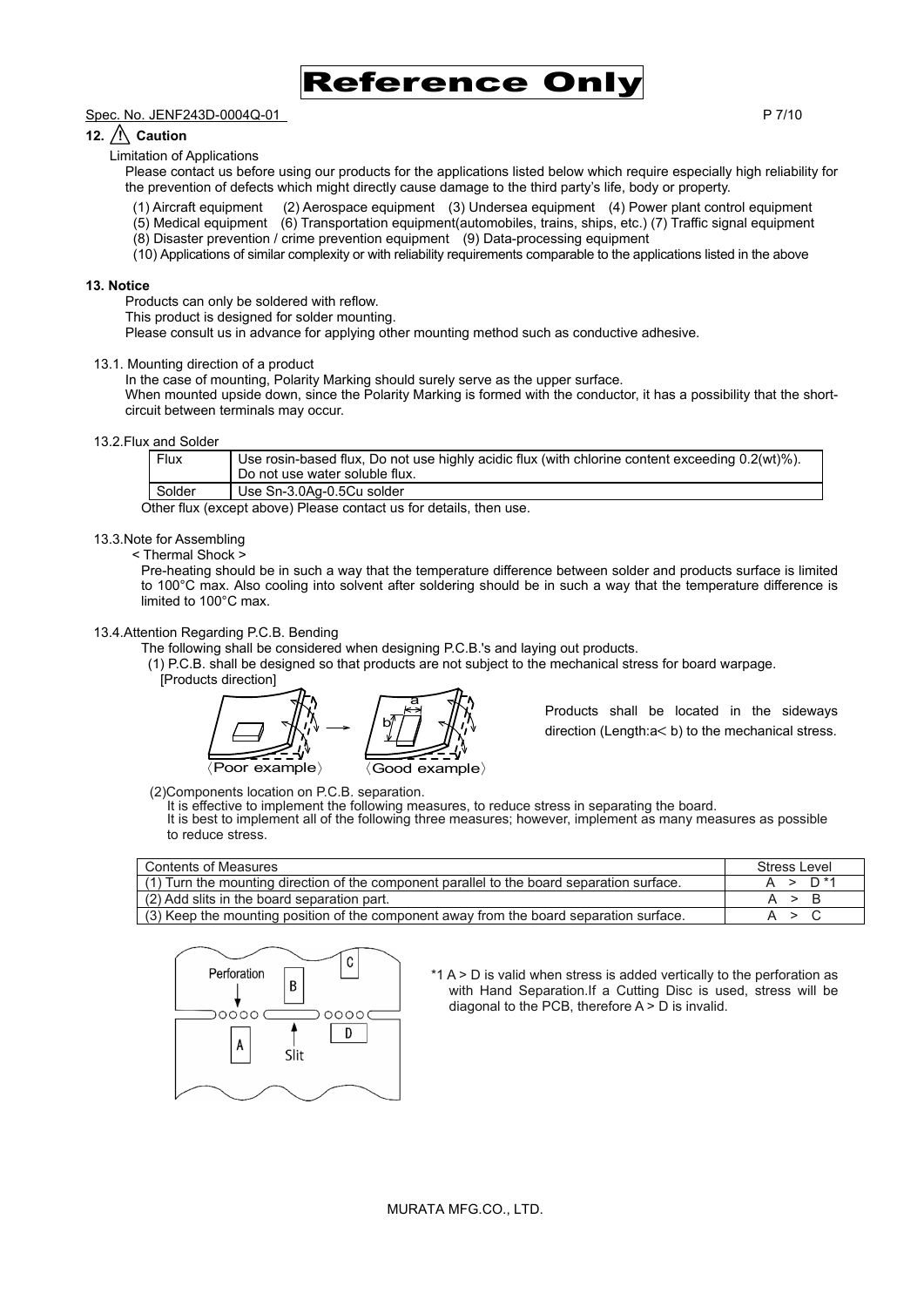

#### Spec. No. JENF243D-0004Q-01 P 8/10

- (3) Mounting Components Near Screw Holes
	- When a component is mounted near a screw hole, it may be affected by the board deflection that occurs during the tightening of the screw. Mount the component in a position as far away from the screw holes as possible.



#### 13.5. Pre-heating Temperature

Soldering shall be handled so that the difference between pre-heating temperature and solder temperature shall be limited to 100°C max. to avoid the heat stress for the products.

#### 13.6. Reflow Soldering

- 1) Soldering paste printing for reflow
	- · Standard thickness of solder paste: 100µm to 150µm.
	- **·** Use the solder paste printing pattern of the below pattern.
	- **·** For the resist and copper foil pattern, use standard land dimensions.

Standard printing pattern of solder paste.



#### 2) Soldering Conditions

Standard soldering profile and the limit soldering profile is as follows. The excessive limit soldering conditions may cause leaching of the electrode and / or resulting in the deterioration of product quality.



|                  | <b>Standard Profile</b>                 | Limit Profile         |  |
|------------------|-----------------------------------------|-----------------------|--|
| Pre-heating      | $150 \sim 180^{\circ}$ C, $90s \pm 30s$ |                       |  |
| Heating          | above $220^{\circ}$ C, $30s \sim 60s$   | above 230°C, 60s max. |  |
| Peak temperature | $245 \pm 3^{\circ}$ C                   | $260^{\circ}$ C.10s   |  |
| Cycle of reflow  | 2 times                                 | 2 times               |  |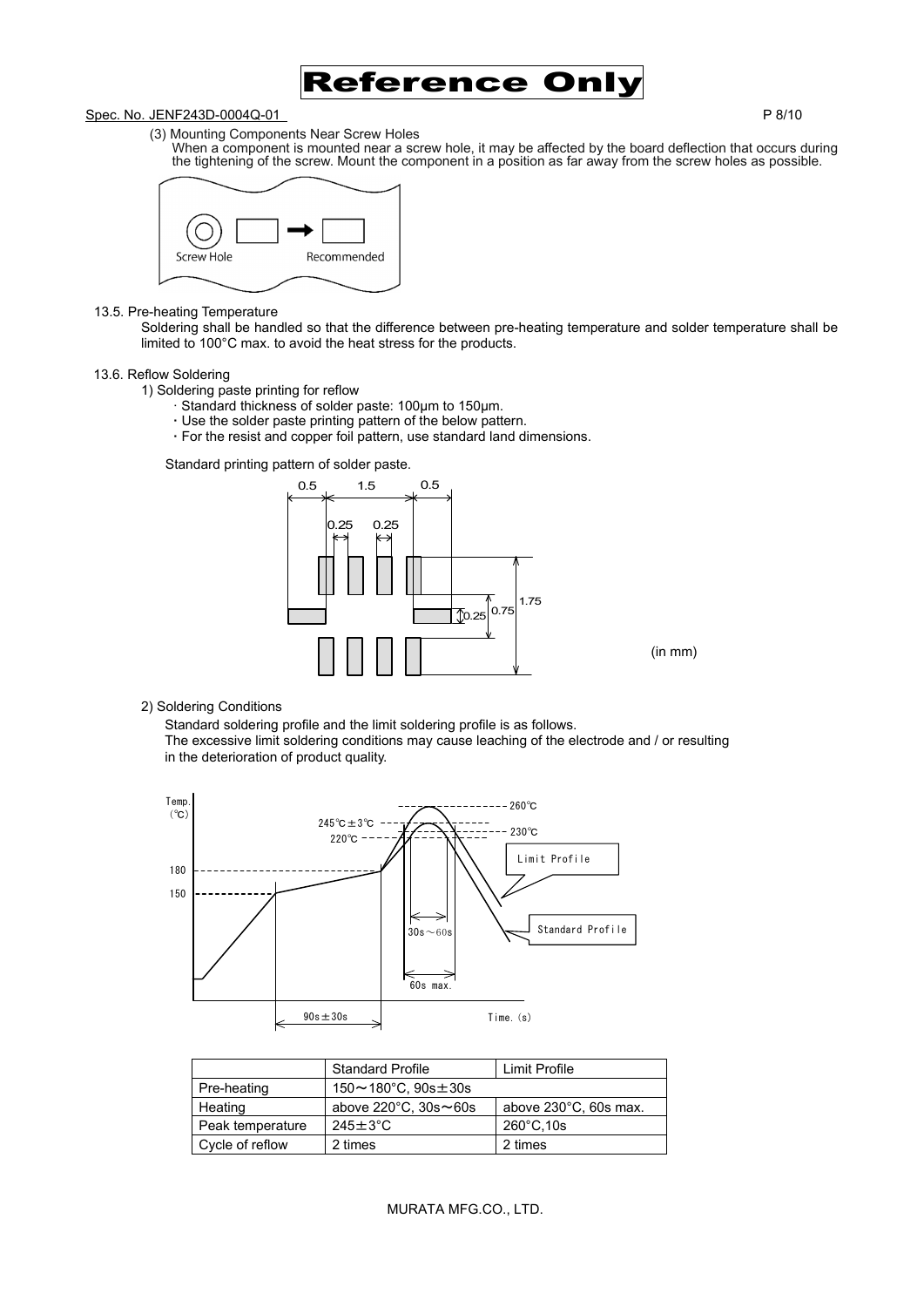

## Spec. No. JENF243D-0004Q-01 P 9/10

## 13.7. Reworking with Soldering iron

The following conditions shall be strictly followed when using a soldering iron.

- Pre-heating : 150°C, 1 min Soldering iron output : 30W max.<br>• Tip temperature : 350°C max. Tip diameter :  $\phi$  3mm max.
- Tip temperature : 350°C max.
- 
- Soldering time :  $3(+1,-0)$  s Times : 2times max.
	- Note: Do not directly touch the products with the tip of the soldering iron in order to prevent the crack on the ceramic material due to the thermal shock.

#### 13.8. Solder Volume

Solder shall be used not to be exceeded as shown below.



Accordingly increasing the solder volume, the mechanical stress to product is also increased. Excessive solder volume may cause the failure of mechanical or electrical performance.

#### 13.9. Cleaning Conditions

- Products shall be cleaned on the following conditions.
- (1) Cleaning temperature shall be limited to 60°C max. (40°C max. for IPA.)
- (2) Ultrasonic cleaning shall comply with the following conditions, with avoiding the resonance phenomenon at the mounted products and P.C.B.
	- Power: 20W / I max. Frequency: 28kHz to 40kHz Time: 5 minutes max.
- (3) Cleaner
	- 1. Cleaner **·** Isopropyl alcohol (IPA)
	- 2. Aqueous agent
		- **·** PINE ALPHA ST-100S
- (4) There shall be no residual flux and residual cleaner after cleaning.
- In the case of using aqueous agent, products shall be dried completely after rinse with de-ionized water in order to remove the cleaner.
- (5) Other cleaning
- Please contact us.

#### 13.10. Operating Environment

Do not use this product under the following environmental conditions, on deterioration of the performance, such as insulation resistance may result from the use.

- (1) in the corrodible atmosphere (acidic gases, alkaline gases, chlorine, sulfur gases, organic gases and etc.)
- (2) in the atmosphere where liquid such as organic solvent, may splash on the products.
- $(3)$  in the atmosphere where the temperature  $\overline{I}$  humidity changes rapidly and it is easy to dew.
- 13.11. Resin coating

The capacitance and inductance value may change and/or it may affect on the product's performance due to high curestress of resin to be used for coating / molding products. So please pay your careful attention when you select resin. In prior to use, please make the reliability evaluation with the product mounted in your application set.

13.12. Handling of a substrate

After mounting products on a substrate, do not apply any stress to the product caused by bending or twisting to the substrate when cropping the substrate, inserting and removing a connector from the substrate or tightening screw to the substrate.

Excessive mechanical stress may cause cracking in the product.

4 W

<u>4 - 4</u>